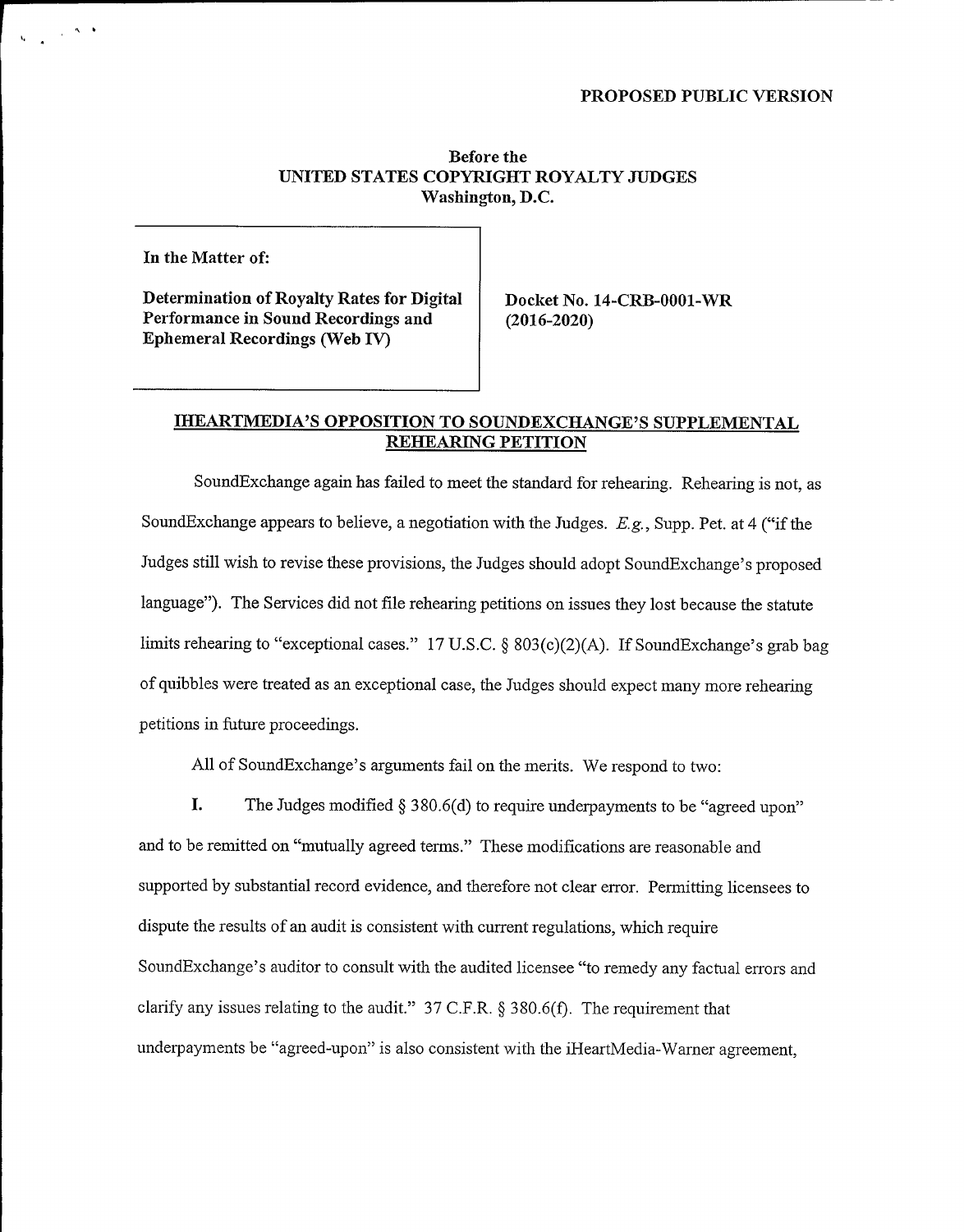which SXEx. 33, at the set of the set of the set of the set of the set of the set of the set of the set of the set of the set of the set of the set of the set of the set of the set of the set of the set of the set of the s

18. SoundExchange's own auditing expert, Professor Lys, testified that it "would be unreasonable" to say that "whatever the auditor determines is the final word." Hearing Tr. 1507:3-1508:5.

Furthermore, requiring that agreed-upon underpayments be remitted "according to mutually agreed terms" was not clear error. Authorizing the parties to agree on terms for remitting underpayments which "may, but need not, include installment payments with interest" is consistent with the statutory standard (willing buyer—willing seller) and is supported by similar terms included in marketplace agreements. For example, the agreements that SoundExchange moved into the record provide for audit terms, such as the identity of the auditor and the scope of the audit, to be "mutually agreed" upon. See

It was therefore not clear error for the Judges to require "mutually agreed terms" for remitting underpayments in the context of an audit.

II. SoundExchange also seeks (at 3) rehearing of the Judges' decision regarding the disclosure of confidential information. The regulations the Judges adopted are reasonable and supported by substantial record evidence, and therefore not clear error.<sup>1</sup> First, requiring confidentiality agreements to be in writing is supported by multiple licensing agreements in the record, which require written agreements in connection with handling confidential information.

See, e.g.,

<sup>&</sup>lt;sup>1</sup> SoundExchange is mistaken in asserting that evidence of "problems or controversy" is needed to modify the Judges' regulations. See Supp. Pet. at 3. "An agency need not suffer the flood before building the levee." Stilwell v. Office of Thrift Supervision, 569 F.3d 514, 519 (D.C. Cir. 2009).